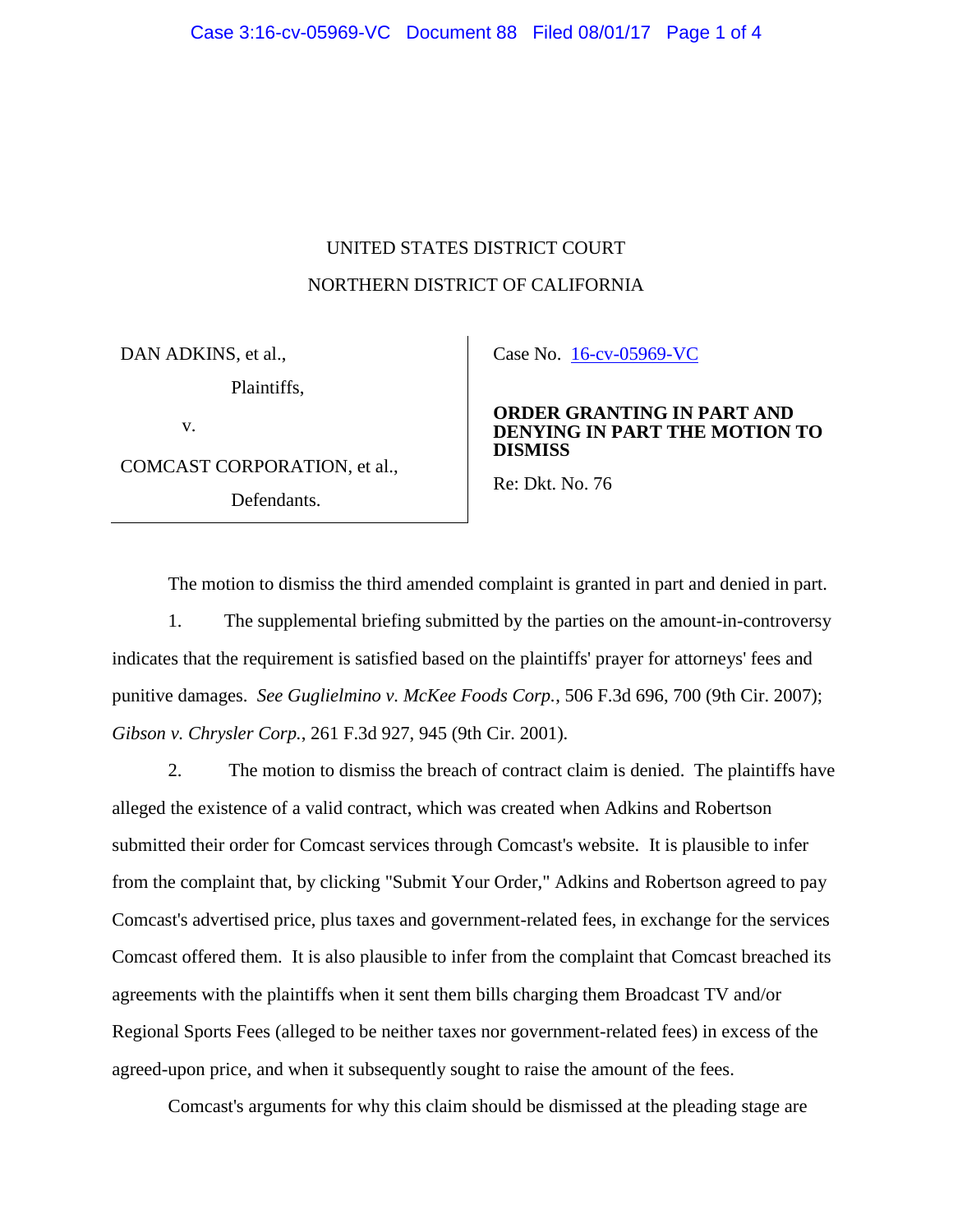## Case 3:16-cv-05969-VC Document 88 Filed 08/01/17 Page 2 of 4

premised on disputed issues of fact. First, Comcast says that the order submission could not have created a contract because of the integration clause contained in Comcast's Subscriber Agreement, which is attached to the complaint as Exhibit A. The integration clause states that "[t]his [Subscriber] Agreement and other documents incorporated by reference constitute the entire agreement and understanding between you and Comcast with respect to the subject matter of this Agreement . . . ." FAC Ex. A. While the Subscriber Agreement discusses a subscriber's agreement to pay the cost of services generally, it does not appear to contain any terms pertaining to any particular price the plaintiffs allege they agreed to pay for the services they ordered. It is therefore questionable whether the alleged order-submission contract and the Subscriber Agreement pertain to the same subject matter. *Cf. Sullivan v. Mass. Mut. Life Ins. Co.*, 611 F.2d 261, 264-65 (9th Cir. 1979).

Second, Comcast argues that the plaintiffs agreed to pay the Broadcast TV and Regional Sports Fees under the Subscriber Agreement and Minimum Term Agreement. With respect to the Subscriber Agreement, Comcast's argument begs the question whether "permitted fees and cost recovery charges" includes the Broadcast TV and Regional Sports fees. As to the Minimum Term Agreement, the plaintiffs plausibly allege that they never saw this agreement at the time they submitted their order for services and have never consented to it. Whether the plaintiffs had access to this agreement at the time they submitted their orders for services, or whether they subsequently consented to it, are disputed factual questions more appropriate for summary judgment.

3. The plaintiffs' claim for breach of implied covenant of good faith and fair dealing is dismissed because the theory of breach the plaintiffs allege is the same as the breach of contract theory. The claim is therefore superfluous. *See Guz v. Bechtel Nat'l Inc.*, 24 Cal. 4th 317, 352 (2000). Dismissal is without leave to amend because the plaintiffs have now had many chances to hone their factual allegations.

4. With respect to the intentional misrepresentation and consumer fraud claims, the plaintiffs have adequately alleged that a reasonable consumer would be misled. Adkins and

2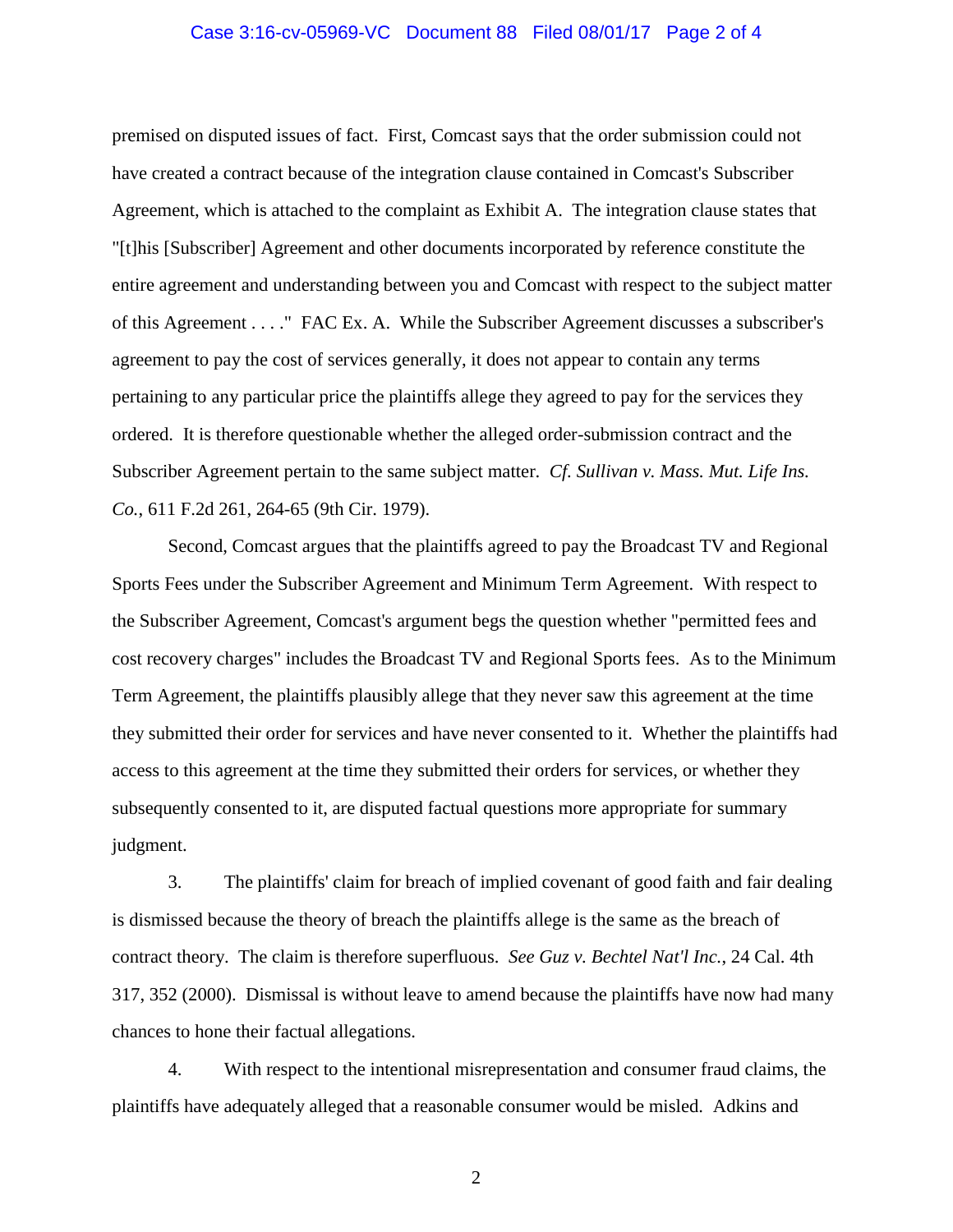## Case 3:16-cv-05969-VC Document 88 Filed 08/01/17 Page 3 of 4

Robertson have articulated the "who, what, when, where, and how" of Comcast's alleged misrepresentations. *Kearns v. Ford Motor Co.*, 567 F.3d 1120, 1124 (9th Cir. 2009). When viewing their allegations regarding the ordering process as a whole, it is plausible that a reasonable consumer would be misled to think that the price of the service will be Comcast's advertised price, plus taxes, government-related fees, and any one-time installation fees. In particular, according to the complaint and its attached exhibits, the order submission page displays the advertised price – in Adkins' case, \$79.99 – and represents: "This is the base monthly total of all recurring charges for the services you have selected. It does not include tax or one-time charges (such as installation or Pay-Per-View fees) that may appear on individual bills." FAC Ex. J. The \$5.00 Broadcast TV Fee and \$3.00 Regional Sports Fee that Comcast included on Adkins' bill were recurring monthly charges that were not included in the \$79.99 advertised price.

Comcast's disclosure, at an earlier point in the ordering process, of the Broadcast TV and Regional Sports Fees is not sufficient to say as a matter of law that a reasonable consumer would not be misled. *See Williams v. Gerber Prods. Co.*, 552 F.3d 934, 938-39 (9th Cir. 2008); *Diacakis v. Comcast Corp.*, No. 11-cv-03002, 2012 WL 43649, at \*4 (N.D. Cal. Jan. 9, 2012). The "Pricing & Other Info" disclosure tells the customer they will be charged the "extra" fees and that such fees are "subject to change," but Comcast subsequently tells customers that the advertised price is the "base monthly total of all recurring charges." These statements point in different directions. *See Chapman v. Skype, Inc.*, 220 Cal. App. 4th 217, 231 (Ct. App. 2013); *cf. Janda v. T-Mobile USA, Inc.*, 378 Fed. App'x 705, 709 (9th Cir. 2010); *Lowden v. T-Mobile USA, Inc.*, 378 Fed. App'x 693, 695 (9th Cir. 2010).

5. The voluntary payment doctrine does not bar the plaintiffs' claims, because there are disputed issues of fact regarding whether the plaintiffs' payments were voluntary. Adkins and Robertson allege that immediately after receiving their bills, they demanded that Comcast remove the fees. *See Parino v. BidRack, Inc.*, 838 F. Supp. 2d 900, 908-09 (N.D. Cal. 2011). Comcast asserts that it offers a 30-day money-back guarantee and that customers exercising that

3